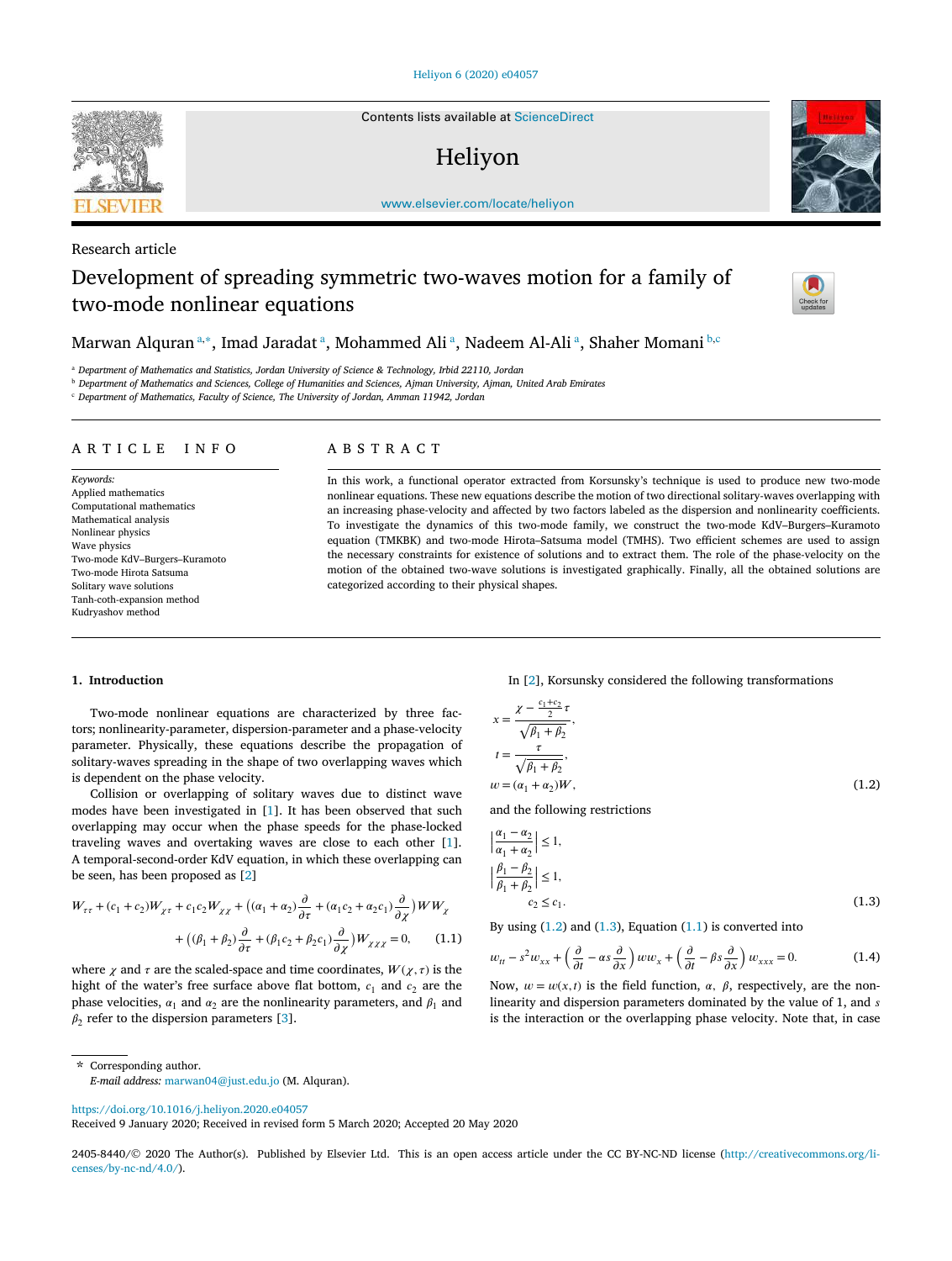of  $s = 0$ , no interaction, and integrating once with respect to the time  $t$ , (1.4) is reduced to the standard KdV which possesses a single-moving wave. Equation (1.4) is known as two-mode KdV because it possesses the motion of two waves moving at the same time with interaction phase velocity of value .

Different types of two-mode equations have been established and investigated. Wazwaz [4] extracted multiple-kink solutions of two-mode Sharma–Tasso–Olver equation and two-mode fourth-order Burgers' by means of the simplified Hirota's method. Also, Wazwaz established and studied the solution for two-wave mode Kadomtsev–Petviashvili, two-mode fifth-order KdV and two-mode higher-order modified KdV equations [5, 6, 7]. In [8, 9, 10], an implementation of bilinear method is applied for the two-mode coupled Burgers' equation, two-mode coupled KdV, and two-mode coupled modified KdV. In [11, 12], the authors revisited the two-mode KdV and two-mode Sharma–Tasso–Olver for more new solitary wave solutions. More recently, the authors of [13, 14, 15] investigated the two-mode KdV–Burgers' equation, two-mode Kuramoto–Sivashinsky and two-mode higher-order Boussinesq–Burger system. They recommended some analysis regarding the dispersive factor  $\beta$  and the velocity factor s.

It should be noted here that all the investigations and studies regarding the two-mode equations are mainly based on Korsunsky proposal scheme. We expect that other schemes will be developed and play more significant roles in the construction of two-mode models. Therefore, the Korsunsky method for deriving two-mode equations has the following scaled form

$$
w_{tt} - s^2 w_{xx} + \left(\frac{\partial}{\partial t} - \alpha s \frac{\partial}{\partial x}\right) N(w, w_x, ...) + \left(\frac{\partial}{\partial t} - \beta s \frac{\partial}{\partial x}\right) L(w_{kx}) = 0, \quad k \ge 2.
$$
\n(1.5)

 $N(w, w_x, ...)$  and  $L(w_{kx})$  are the nonlinear and the linear terms of the model. Using (1.5), we proceed to introduce two new two-mode models.

#### *1.1. Two-mode KBK equation*

The standard KBK equation reads [16]

$$
u_t + uu_x + \gamma_1 u_{xx} + \gamma_2 u_{xxx} + \gamma_3 u_{xxxx} = 0, \tag{1.6}
$$

where the parameters  $\gamma_1$ ,  $\gamma_2$ , and  $\gamma_3$  are, respectively, dissipation, dispersion and instability. In this equation,  $N = uu_x$  and  $L = \gamma_1 u_{xx} + \gamma_2 u_{xxx} +$  $\gamma_3 u_{xxxx}$ . Using the scale (1.5), the two-mode KdV–Burgers–Kuramoto equation (TMKBK) has the form

$$
u_{tt} - s^2 u_{xx} + \left(\frac{\partial}{\partial t} - \alpha s \frac{\partial}{\partial x}\right) \{uu_x\}
$$
  
+ 
$$
\left(\frac{\partial}{\partial t} - \beta s \frac{\partial}{\partial x}\right) \{\gamma_1 u_{xx} + \gamma_2 u_{xxx} + \gamma_3 u_{xxxxx}\} = 0.
$$
 (1.7)

The field function  $u(x, t)$  stands for the "height of the water's free surface above a flat bottom",  $\alpha$  and  $\beta$  are the dispersion and nonlinearity parameters and  $s$  is a positive integer defined as the phase-velocity.

# *1.2. Two-mode HS equation*

The Hirota Satsuma (HS) under investigation is given by the following version [17]

$$
v_t = \frac{1}{4}v_{xxx} + 3vv_x - 6ww_x,
$$
  

$$
w_t = -\frac{1}{2}w_{xxx} - 3vw_x,
$$
 (1.8)

which describes overlapping of two long-waves with distinct dispersion relations. Considering the operator defined above, the two-mode Hirota Satsuma (TMHS) model can be defined in the following form

$$
0 = v_{tt} - s^2 v_{tt} + \left(\frac{\partial}{\partial t} - \alpha_1 s \frac{\partial}{\partial x}\right) \{-3v v_x + 6w w_x\} - \frac{1}{4} \left(\frac{\partial}{\partial t} - \beta_1 s \frac{\partial}{\partial x}\right) \{v_{xxx}\},
$$
  

$$
0 = w_{tt} - s^2 w_{tt} + 3 \left(\frac{\partial}{\partial t} - \alpha_2 s \frac{\partial}{\partial x}\right) \{vw_x\} + \frac{1}{2} \left(\frac{\partial}{\partial t} - \beta_2 s \frac{\partial}{\partial x}\right) \{w_{xxx}\}.
$$
 (1.9)

There are many solitary ansatze methods are available in the literature, some of these in some cases provide the same solutions, while others give different physical type-solutions. Such well-known methods are, trigonometric-function method, Jacobi-elliptic-function method,  $(G'/G)$ -expansion, tanh-expansion, bilinear method, Jacobi elliptic expansion method and others [18, 19, 20, 21, 22, 23, 24]. These methods are seen to have the form of finite series in terms of trigonometric/hyperbolic functions. In this study, we adopt the tanh-coth expansion method and Kudryashov method to provide a physical analysis on the dynamics of such new models. The proposed methods provide more general type solitary wave solutions which are necessary to explore the dynamics of the physical phenomena. Another merit of these methods that it deal with only one coordinate which is a linear combination of all involved coordinate-axes of the origin equation. Therefore, the degree of freedom of the derived solution is much less than other existing methods which depend on all its coordinate parameters. One more advantage, that these methods are straightforward and precise, it requires no linearization as Hirota method and no sophisticated assumptions, and hence, it provides efficient solutions.

#### **2. Solutions of two-mode KBK**

In this section, we establish solitary wave solutions for TMKBK given in (1.7). We transform the proposed model using the wave transform  $\zeta$  =  $x - ct$  into the following reduced ordinary differential equation (ODE)

$$
(c2 - s2) u - \frac{1}{2} (c + \alpha s) u2 - (c + \beta s) (\gamma_1 u' + \gamma_2 u'' + \gamma_3 u''') = 0.
$$
 (2.10)

## *2.1. Tanh-coth solution: TMKBK*

In this method, we write the solution of  $(2.10)$  as a finite series of tanh-function [25, 26, 27, 28], i.e.,

$$
u(\zeta) = \sum_{i=0}^{m} a_i Y^i,
$$
\n(2.11)

where

$$
Y = \tanh(\mu \zeta). \tag{2.12}
$$

To find  $m$ , we compare the linear term  $u'''$  with the nonlinear term  $u^2$  which gives  $m + 3 = 2m$ . Thus,  $m = 3$ . Accordingly, (2.11) takes the following form

$$
u(\zeta) = a_0 + a_1 \tanh(\mu \zeta) + a_2 \tanh^2(\mu \zeta) + a_3 \tanh^3(\mu \zeta).
$$
 (2.13)

Inserting (2.13) into (2.10) and applying the relation "sech<sup>2</sup>( $\mu\zeta$ ) = 1 – tanh<sup>2</sup>( $\mu\zeta$ )", produces a finite series of tanh( $\mu\zeta$ ). The coefficients of same powers of tanh are identical to zero. By solving the resulting system for the unknown parameters, we arrive at the following outcomes

$$
\alpha = \beta = \pm 1 ,
$$
  
\n
$$
a_0 = \text{free}, \quad a_1 = \frac{-15\mu(\gamma_2^2 + 16\gamma_3(38\gamma_3\mu^2 - \gamma_1))}{76\gamma_3}, \quad a_2 = 0, \quad a_3 = 120\gamma_3\mu^3,
$$
  
\n
$$
c = -s\beta, \quad \mu = \text{free.}
$$
\n(2.14)

Therefore, the two-waves solutions for TMKBK is

$$
u(x,t) = a_0 - \frac{15\mu(\gamma_2^2 + 16\gamma_3(38\gamma_3\mu^2 - \gamma_1))}{76\gamma_3} \tanh(\mu(x \pm t)) + 120\gamma_3\mu^3 \tanh^3(\mu(x \pm t)).
$$
\n(2.15)

We should note here that the free parameters  $a_0$  and  $\mu$  are to be chosen such that the quantity  $u(x, t)$  is always positive. Fig. 1, shows the interaction of these two-waves  $(2.15)$  spreading with increasing angular-phase at increasing . The shape of the depicted solution is a combination of kink-type and soliton-type. Also, in Fig. 2, 2D profile-solutions for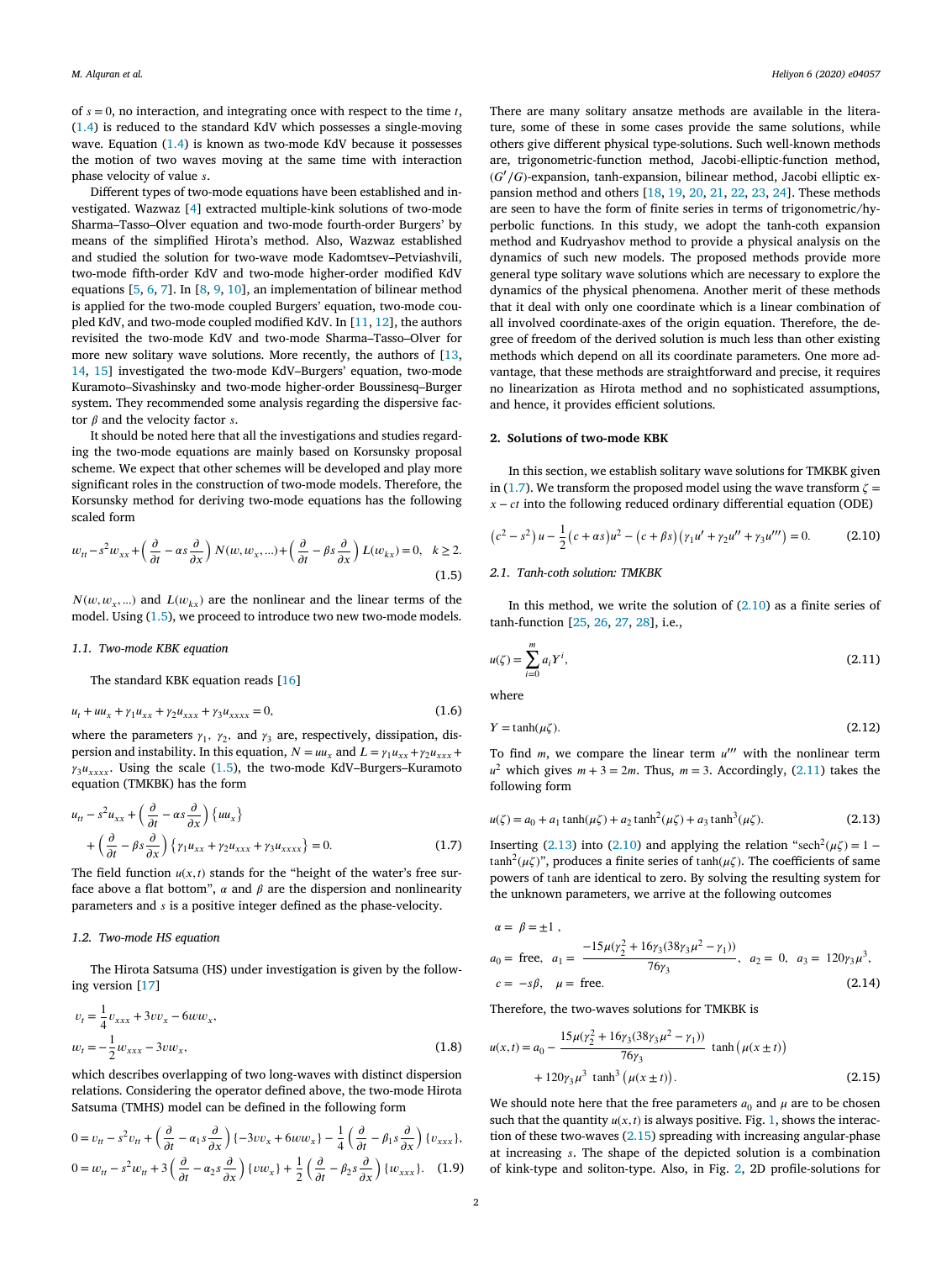

**Fig. 1.** Overlapping of two-shock waves obtained for TMKBK given in (2.15) by means of tanh-expansion method. (I)  $s = 1$ . (II)  $s = 2$ . (III)  $s = 3$ . Where  $\gamma_1 = \gamma_2 = \gamma_3 = 3$  $\mu = 1$  and  $a_0 = 50$ .



**Fig. 2.** 2D Profile solutions for TMKBK depicted in (2.15). Right-shock, left-shock and right-left-shock waves. Where  $\gamma_1 = \gamma_2 = \gamma_3 = \mu = a_0 = 1$  and  $s = 5$ .

the TMKBK are given and can be viewed as right-shock, left-shock and right-left-shock waves.

In  $(2.12)$ – $(2.13)$ , if the tanh-function is replaced by coth-function, we obtain the same above findings but leads to a singular two-waves solutions for TMKBK given as

$$
u(x,t) = a_0 - \frac{15\mu(\gamma_2^2 + 16\gamma_3(38\gamma_3\mu^2 - \gamma_1))}{76\gamma_3} \coth(\mu(x \pm t)) + 120\gamma_3\mu^3 \coth^3(\mu(x \pm t)).
$$
\n(2.16)

The physical shape of this new solution will be a combination of kink and soliton but with singularities through the characteristic lines  $x =$  $\pm t$ .

#### *2.2. Kudryashov-expansion solution: TMKBK*

Kudryashov method [29, 30, 31, 32] assumes the solution of (2.10) as a finite series in the variable  $\boldsymbol{Z}$ 

$$
u(\zeta) = \sum_{i=0}^{n} b_i \ Z^i.
$$
 (2.17)

The variable  $Z = Z(\zeta)$  is the solution of the nonlinear differential equation

$$
Z' = \mu \ Z(Z - 1). \tag{2.18}
$$

Applying the separable method on (2.18) gives

$$
Z = Z(\zeta) = \frac{1}{1 + d e^{\mu z}}.\tag{2.19}
$$

Performing the balance-procedure gives  $n = 3$  and accordingly we write (2.17) as

$$
u(\zeta) = b_0 + b_1 Z + b_2 Z^2 + b_3 Z^3.
$$
 (2.20)

Differentiating both (2.18) and (2.20) implicitly, leads to

$$
Z'' = \mu^2 Z(Z - 1)(2Z - 1),
$$
  
\n
$$
Z''' = \mu^3 Z(Z - 1)(6Z^2 - 6Z + 1)
$$
\n(2.21)

and

$$
u'(z) = b_1 Z' + 2b_2 Z Z' + 3b_3 Z^2 Z',
$$
  
\n
$$
u''(z) = b_1 Z'' + 2b_2 (Z Z'' + (Z')^2) + 3b_3 (2Z (Z')^2 + Z^2 Z''),
$$
  
\n
$$
u'''(z) = b_1 Z''' + 2b_2 (Z Z''' + 3Z' Z'') + 3b_3 (2(Z')^3 + 6Z Z' Z'' + Z^2 Z'').
$$
\n(2.22)

Now, we substitute  $(2.18)$  through  $(2.22)$  in  $(2.10)$  to get a finite series in  $Z$  whose coefficients are identical to zero. To be able solving the resulting system, we impose the constraint relation that  $\gamma_1 = 47 \gamma_3 \mu^2$  and  $\gamma_2 = 36\gamma_3\mu$ . Accordingly we get

$$
\alpha = \beta = k : -1 \le k \le 1,
$$
  
\n
$$
b_0 = b_1 = b_2 = 0,
$$
  
\n
$$
b_3 = -120\gamma_3 \mu^3,
$$
  
\n
$$
c = -30\gamma_3 \mu^3 \pm \sqrt{s^2 - 60ks\gamma_3 \mu^3 + 900\gamma_3^2 \mu^6}.
$$
\n(2.23)

Therefore, a new solution of TMKBK is

$$
u(x,t) = -\frac{120\gamma_3\mu^3}{\left(1 + de^{ \mu x + \left(30\gamma_3\mu^3 \pm \sqrt{s^2 - 60k s \gamma_3\mu^3 + 900\gamma_3^2\mu^6}\right)t\right)^3}.
$$
 (2.24)

Fig. 3, shows the overlapping of these two-kink-waves (2.24) spreading with increasing angular-phase upon increasing the phase velocity  $s$ .

#### **3. Solutions of two-mode Hirota–Satsuma model**

In this section, we seek soliton solutions of the TMHS given in (1.9). We convert the proposed model through the wave transform  $\zeta = x - \lambda t$ into a system of ordinary differentials

$$
0 = (\lambda^2 - s^2) v - \frac{1}{2} (\lambda + \alpha_1 s) (-3v^2 + 6w^2) + \frac{1}{4} (\lambda + \beta_1 s) v'',
$$
  

$$
0 = (\lambda^2 - s^2) w' - 3(\lambda + \alpha_2 s) vw' - \frac{1}{2} (\lambda + \beta_2 s) w'''.
$$
 (3.25)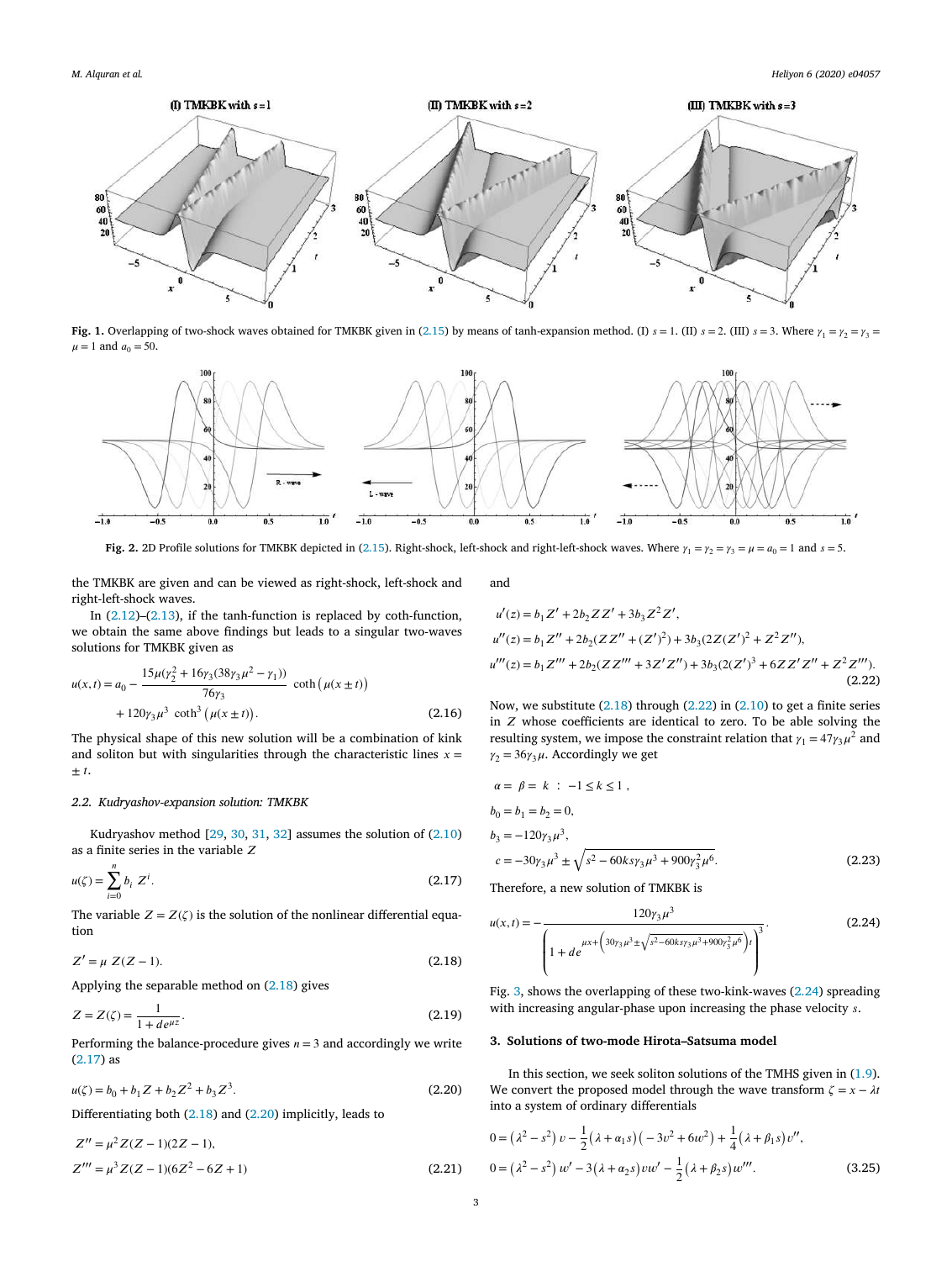

Fig. 3. Overlapping of two-shock waves obtained for TMKBK given in (2.24) by means of Kudryashov-expansion method. (a)  $s = 1$ . (b)  $s = 3$ . (c)  $s = 5$ . Where  $\mu = 1, \gamma_3, d = 0.7, k = 0.3.$ 

# *3.1. Tanh-coth solution: TMHS*

Adopting the finite tanh-function series solution, we let

$$
v(\zeta) = \sum_{i=0}^{m_1} b_i \tanh^i(\mu \zeta),
$$
  

$$
w(\zeta) = \sum_{i=0}^{m_2} c_i \tanh^i(\mu \zeta).
$$
 (3.26)

Performing the balance procedure between  $v''$  versus  $w^2$  and  $w'''$  versus *vw'*, we get  $m_1 + 2 = 2m_2$  and  $m_2 + 3 = m_1 + m_2 + 1$ . Thus,  $m_1 = m_2 = 2$ . Then, we substitute both  $v$  and  $w$  from (3.26) in the reduced system (3.25). The resulting equations are polynomials with powers of  $tanh(\mu\zeta)$ whose coefficients are set to zero. The resulting system is undetermined with the unknowns  $\mu$ ,  $\lambda$ ,  $b_0$ ,  $b_1$ ,  $b_2$ ,  $c_0$ ,  $c_1$ ,  $c_2$ . We observed that this system can not be solved unless we impose some more constraint relations. We require only one convenient condition which is

$$
\alpha_1 = \alpha_2 = \beta_1 = \beta_2 = k, \quad |k| < 1. \tag{3.27}
$$

Therefore, by solving the modified algebraic system, we arrive at the following outcomes

$$
b_2 = -2\mu^2, \quad b_1 = 0, \quad b_0 = \frac{1}{15}(20 - \sqrt{10})\mu^2,
$$
  
\n
$$
c_2 = -\mu^2, \quad c_1 = 0, \quad c_0 = \frac{2}{15}(5 - \sqrt{10})\mu^2,
$$
  
\n
$$
\lambda = -\frac{\mu^2 \pm \sqrt{10s^2 - 2\sqrt{10}ks\mu^2 + \mu^4}}{\sqrt{10}}.
$$
\n(3.28)

Now, putting these values in (3.26), will produce two-soliton-waves solutions to TMHS,

$$
v(x,t) = \frac{1}{15}(20 - \sqrt{10})\mu^2
$$
  

$$
-2\mu^2 \tanh^2 \left( \mu \left( x + t \left( \frac{\mu^2 \pm \sqrt{10s^2 - 2\sqrt{10}ks\mu^2 + \mu^4}}{\sqrt{10}} \right) \right) \right),
$$
  

$$
w(x,t) = \frac{2}{15}(5 - \sqrt{10})\mu^2
$$
  

$$
-\mu^2 \tanh^2 \left( \mu \left( x + t \left( \frac{\mu^2 \pm \sqrt{10s^2 - 2\sqrt{10}ks\mu^2 + \mu^4}}{\sqrt{10}} \right) \right) \right).
$$
 (3.29)

Moreover, by replacing the parameter  $\mu$  by  $i \gamma$ , then  $tanh(\mu x) = i \tan(\gamma x)$ . Accordingly, from (3.29), we obtain new two-periodic-waves solution for the TMHS model,

$$
v(x,t) = \frac{1}{15}(\sqrt{10} - 20)\gamma^2
$$
  

$$
-2\gamma^2 \tan^2 \left[\gamma \left(x + t\left(\frac{-\gamma^2 \pm \sqrt{10s^2 + 2\sqrt{10ks\gamma^2 + \gamma^4}}}{\sqrt{10}}\right)\right)\right],
$$
  

$$
w(x,t) = \frac{2}{15}(\sqrt{10} - 5)\gamma^2
$$
  

$$
-\gamma^2 \tan^2 \left[\gamma \left(x + t\left(\frac{-\gamma^2 \pm \sqrt{10s^2 + 2\sqrt{10ks\gamma^2 + \gamma^4}}}{\sqrt{10}}\right)\right)\right].
$$
 (3.30)

In (3.26), if the tanh-function is replaced by coth-function, one more solution of type singular-soliton will be reported as

$$
v(x,t) = \frac{1}{15}(20 - \sqrt{10})\mu^2
$$
  

$$
-2\mu^2 \coth^2 \left(\mu \left(x + t \left(\frac{\mu^2 \pm \sqrt{10s^2 - 2\sqrt{10}ks\mu^2 + \mu^4}}{\sqrt{10}}\right)\right)\right),
$$
  

$$
w(x,t) = \frac{2}{15}(5 - \sqrt{10})\mu^2
$$
  

$$
-\mu^2 \coth^2 \left(\mu \left(x + t \left(\frac{\mu^2 \pm \sqrt{10s^2 - 2\sqrt{10}ks\mu^2 + \mu^4}}{\sqrt{10}}\right)\right)\right).
$$
 (3.31)

If we replace the parameter  $\mu$  by  $i \gamma$ , then  $\coth(\mu x) = -i \cot(\gamma x)$ . Therefore, from (3.31), we obtain new two-periodic-waves solution for TMHS model,

$$
v(x,t) = \frac{1}{15}(\sqrt{10} - 20)\gamma^2
$$
  

$$
-2\gamma^2 \cot^2 \left(\gamma \left(x + t\left(\frac{-\gamma^2 \pm \sqrt{10s^2 + 2\sqrt{10ks\gamma^2 + \gamma^4}}}{\sqrt{10}}\right)\right)\right),
$$
  

$$
w(x,t) = \frac{2}{15}(\sqrt{10} - 5)\gamma^2
$$
  

$$
-\gamma^2 \cot^2 \left(\gamma \left(x + t\left(\frac{-\gamma^2 \pm \sqrt{10s^2 + 2\sqrt{10ks\gamma^2 + \gamma^4}}}{\sqrt{10}}\right)\right)\right).
$$
(3.32)

# *3.2. Kudryashov-expansion solution: TMHS*

The Kudryashov scheme has the same order balance as in tanh-coth technique. Therefore, the suggested solution of (3.25) takes the following form

$$
v(\zeta) = a_0 + a_1 Z + a_2 Z^2,
$$
  
\n
$$
w(\zeta) = b_0 + b_1 Z + b_2 Z^2,
$$
\n(3.33)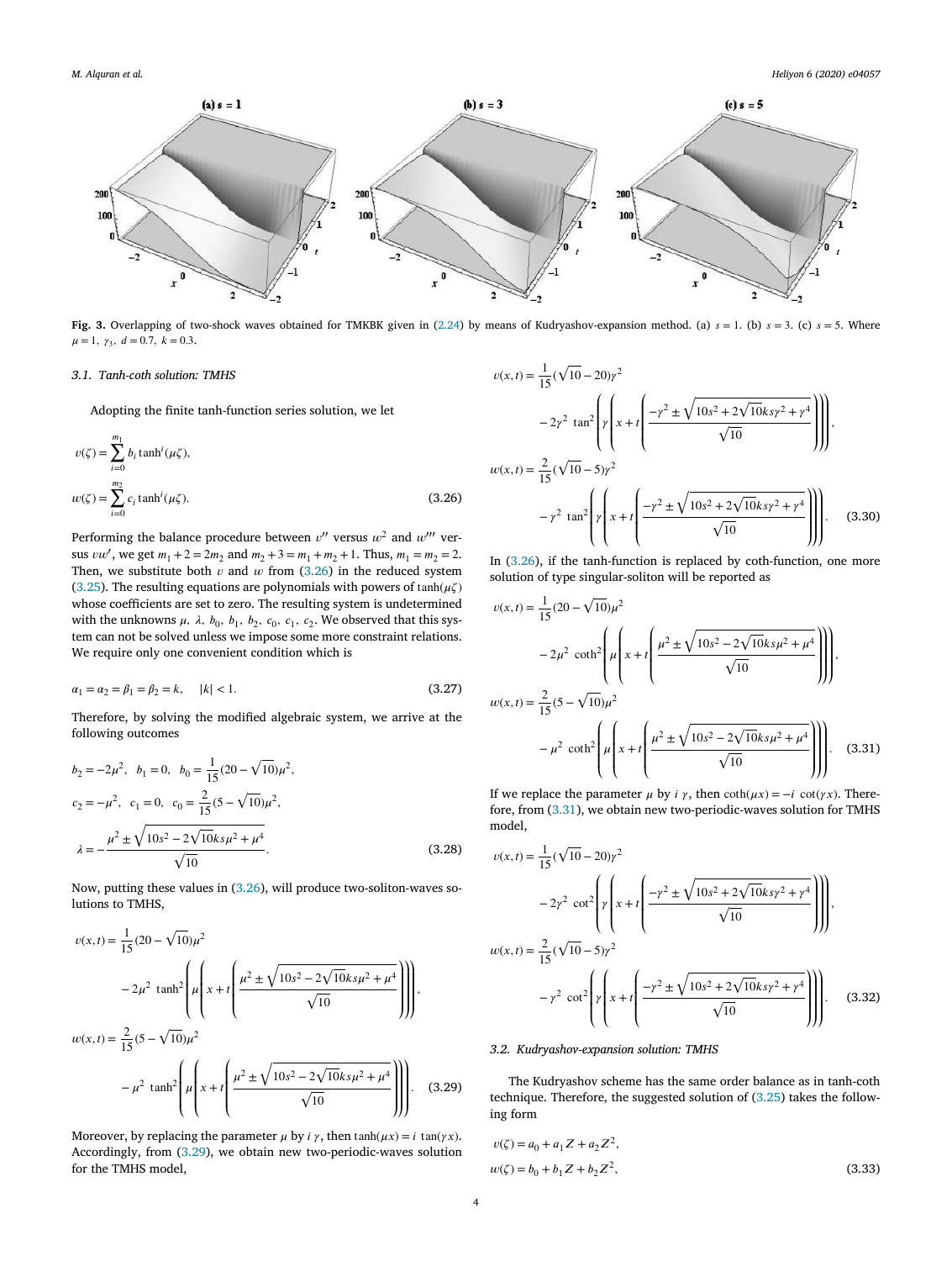

**Fig. 4.** Overlapping of two-shock waves obtained for TMHS given in (3.35) by means of Kudryashov-expansion method. (a)  $v(x,t)$ :  $a_0 = 1$ ,  $k = -1$ ,  $\mu = 1$ ,  $d = 0.5$ ,  $s = 0.5$ 3. (b)  $w(x, t)$ :  $b_0 = 1$ ,  $k = -1$ ,  $\mu = 1$ ,  $d = 0.5$ ,  $s = 3$ .

where  $Z$  satisfies the same differential equation given in (2.18). Now, we differentiate both  $v$  and  $w$  all the necessary order derivatives and insert them into the system (3.25). Then, we set the coefficients of same power  $Z<sup>i</sup>$  to zero to get a nonlinear algebraic system in the unknowns  $a_0$ ,  $a_1$ ,  $a_2$ ,  $b_0$ ,  $b_1$ ,  $b_2$ ,  $\mu$  and  $\lambda$ . The resulting system is insolvable unless we add a reasonable condition which is

$$
\alpha_1 = \alpha_2 = \beta_1 = \beta_2 = \pm 1. \tag{3.34}
$$

Consequently, one more new solution of kink-type is obtained and given by

$$
v(x,t) = a_0 + \frac{7\mu^2}{2\left(1+d e^{\mu(x\pm st)}\right)} - \frac{2\mu^2}{\left(1+d e^{\mu(x\pm st)}\right)^2},
$$
  

$$
w(x,t) = b_0 + \frac{7\mu^2}{1+d e^{\mu(x\pm st)}} + \frac{\mu^2}{\left(1+d e^{\mu(x\pm st)}\right)^2},
$$
(3.35)

where  $a_0$ ,  $b_0$ ,  $d \neq 0$  and  $\mu \neq 0$  are free parameters. Fig. 4, represents the physical shapes of the obtained solution depicted in (3.35) to the system TMHS.

#### **4. Discussion**

We successfully introduced two new mathematical models created by using the definition of Korsunsky. One is a single equation "TMKBK", and the other is a system of equations "TMHS". Both were introduced for the first time in this work. Both models belong to a new set of nonlinear equations that describes the motion of two-wave propagating in the same direction simultaneously and overlapping without any distortion of their physical shape and for this reason it is being called two-mode equations.

Our goal was to identify the physics and dynamics of these new types of equations by exploring some of their solitary-wave solutions. To achieve this, we used an adaptation of some methods being implemented in literature. Since there are similar methods in terms of its constructions and we are not taken into account to show the advantage of one method over another. We used two different schemes, one which gives shock-wave or soliton-wave and other gives periodic waves.

We believe that such new equations supported by our findings will play an important role in the field of wave carriers. For instance, the obtained two-waves can be regarded as a barrier waves to increase the strength of transmitting different signals-data. Further, these two-waves can be used as a divider of big data to decrease the load on single routers.

## **5. Conclusion**

The current work presented two new equations; the two-mode KdV– Burgers–Kuramoto equation and two-mode Hirota–Satsuma system. These types of equations describe the propagation of two-directionalwaves moving with distributed phase velocity and nonlinearity-dispersion parameters. Two effective schemes are used to extract possible solutions to both models. Different types of solutions are reported where some labeled are remarkable being a combination of kink and soliton waves. 3D and 2D plots are provided to address two issues; the physical shape of such two-mode equations and the effect of increasing the phase velocity on the overlapping phase-angle between the spreading of the depicted two-waves.

As future work, we aim to study time-fractional version of two-mode equations and use different new approaches [33, 34] to extract analytical solutions. Another interesting aspect worth to be investigated if we consider two-mode equation with time-delay acting on the dispersion terms [35, 36, 37]. Finally, we aim to explore Lump soliton solutions [38, 39, 40] for such two-mode equations.

# **Declarations**

#### *Author contribution statement*

M. Alquran, I. Jaradat: Conceived and designed the experiments; Analyzed and interpreted the data.

M. Ali, N. Al-Ali: Contributed reagents, materials, analysis tools or data; Wrote the paper.

S. Momani: Performed the experiments; Analyzed and interpreted the data.

#### *Funding statement*

The authors received partial financial support from Jordan University of Science and Technology.

# *Competing interest statement*

The authors declare no conflict of interest.

#### *Additional information*

No additional information is available for this paper.

#### **References**

- [1] J.A. Gear, R. Grimshaw, Weak and strong interactions between internal solitary waves, Stud. Appl. Math. 70 (1984) 235–258.
- [2] S.V. Korsunsky, Soliton solutions for a second-order KdV equation, Phys. Lett. A 185 (1994) 174–176.
- [3] P.F. Zhao, M.Z. Qin, Multisymplectic geometry and multisymplectic Preissmann scheme for the KdV equation, J. Phys. A 33 (2000) 3613–3626.
- [4] A.M. Wazwaz, Two-mode Sharma–Tasso–Olver equation and two-mode fourth-order Burgers equation: multiple kink solutions, Alex. Eng. J. 57 (3) (2018) 1971–1976.